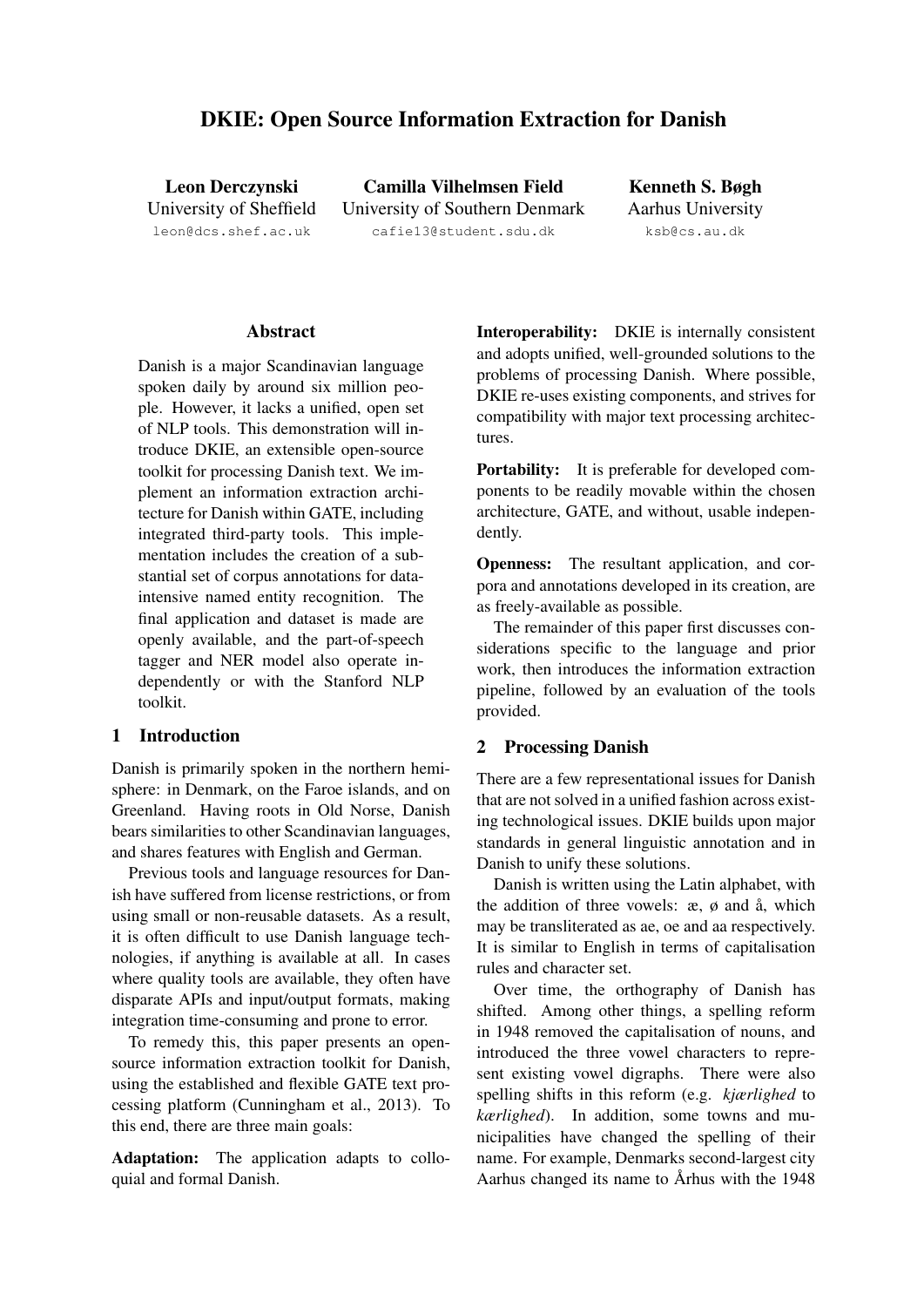| Name                                          | Type                           |
|-----------------------------------------------|--------------------------------|
| Document Reset PR                             | Document Reset PR              |
| Danish Tokeniser_0001F                        | Danish Tokeniser               |
| ANNIE Sentence Splitter                       | <b>ANNIE Sentence Splitter</b> |
| Stanford POS Tagger_00027 Stanford POS Tagger |                                |
| Danish Gazetteer_0001B                        | Danish Gazetteer               |
| 31 Date Normalizer_00022                      | Date Normalizer                |
| Stanford NER_00028                            | Stanford NER                   |
| <b>KE ANNIE NE Transducer</b>                 | <b>ANNIE NE Transducer</b>     |

Figure 1: The ANNIE-based information extraction pipeline for Danish

reform, although Aalborg and Aabenraa did not. Later, in  $2011$ , the city reverted from Arhus to Aarhus. The city's university retained the Aarhus spelling throughout this period.

The effect of these relatively recent changes is that there exist digitised texts using a variety of orthographies not only to represent the same sound, as also in English, but also the same actual word. A language processing toolkit for Danish must exhibit sensitivity to these variances.

In addition, Danish has some word boundary considerations. Compound nouns are common (e.g. *kvindehåndboldlandsholdet* for "the women's national handball team"), as are hyphenated constructions (*fugle-fotografering* for "bird photography") which are often treated as single tokens.

Finally, abbreviations are common in Danish, and its acronyms can be difficult to disambiguate without the right context and language resource (e.g. OB for *Odense Boldklub*, a football club).

# 3 Background

The state of the art in Danish information extraction is not very interoperable or open compared to that for e.g. English. Previous work, while highperformance, is not available freely (Bick, 2004), or domain-restricted.<sup>1</sup> This makes results difficult to reproduce (Fokkens et al., 2013), and leads to sub-optimal interoperability (Lee et al., 2010). Even recent books focusing on the topic are heavily licensed and difficult for the average academic to access. Further, prior tools are often in the form of discrete components, hard to extend or to integrate with other systems.

Some good corpus resources are available, most recently the Copenhagen Dependency Treebank

(CDT) (Buch-Kromann and Korzen, 2010), which built on and included previously-released corpora for Danish. This 200K-token corpus is taken from news articles and editorials, and includes document structure, tokenisation, lemma, part-ofspeech and dependency relation information.

The application demonstrated, DKIE, draws only on open corpus resources for annotation, and the annotations over these corpora are released openly. Further, the application is also made opensource, with each component having similar or better performance when compared with the stateof-the-art.

# 4 Information Extraction Pipeline

This section details each step in the DKIE pipeline. A screenshot of the tool is shown in Figure 1.

## 4.1 Tokeniser

We adopt the PAROLE tokenisation scheme (Keson and Norling-Christensen, 1998). This makes different decisions from Penn Treebank in some cases, concatenating particular expressions as single tokens. For example, the two word phrase *i alt* – meaning *in total* – is converted to the single token i alt. A set list of these group formations is given in the Danish PAROLE guidelines.

Another key difference is in the treatment of quoted phrases and hyphenation. Phrases connected in this way are often treated as single tokens. For example, the phrase *"Se og hør" læserne* (*readers of "See and Hear"*, a magazine) is treated as a single token under this scheme.

## 4.2 Part-of-Speech tagger

We use a machine-learning based tagger (Toutanova et al., 2003) for Danish partof-speech labelling. The original PAROLE

 ${}^{1}E.g.$  CST's non-commercial-only anonymisation tool, at http://cst.dk/online/navnegenkender/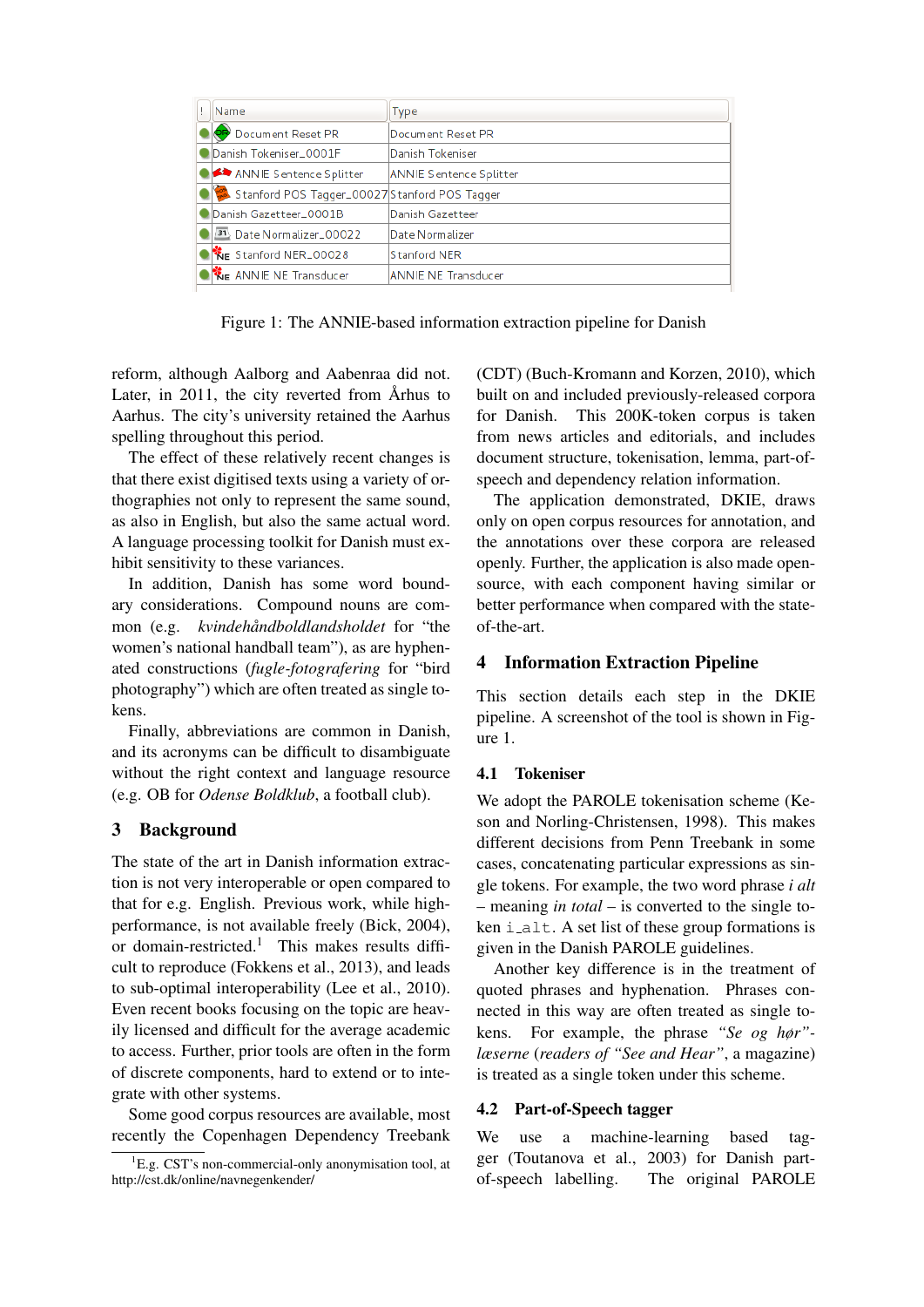| <b>Tagger</b> | Token accuracy % | Sentence acc. % |
|---------------|------------------|-----------------|
| <b>DKIE</b>   | 95.3             | 49.1            |
| TnT           | 96.2             | 39.1            |

Table 1: Part-of-speech labelling accuracy in DKIE

scheme introduces a set of around 120 tags, many of which are used only rarely. The scheme comprises tags built up of up to nine features. These features are used to describe information such as case, degree, gender, number, possessivity, reflexivity, mood, tense and so on (Keson and Norling-Christensen, 1998).

The PAROLE data includes morphological encoding in tags. We separate this data out in our corpus, adding morphological features distinct from part-of-speech data. This data may then be used by later work to train a morphological analyser, or by other tools that rely on morphological information.

We combine PAROLE annotations with the reduced tagset employed by the Danish Dependency Treebank (DDT) (Kromann, 2003). This has 25 tags. We adapted the tagger to Danish by including internal automatic mapping of æ, ø and a to two-letter diphthongs when both training and labelling, by adding extra sets of features for handling words and adjusting our unknown word threshold to compensate for the small corpus (as in Derczynski et al. (2013)), and by specifying the closed-class tags for this set and language. We also prefer a CRF-based classifier in order to get better whole-sequence accuracy, providing greater opportunities for later-stage tools such as dependency parsers to accurately process more of the corpus.

Results are given in Table 1, comparing tokenand sentence-level accuracy to other work using the DDT and the TnT tagger (Brants, 2000). Stateof-the-art performance is achieved, with wholesentence tagging accuracy comparable to that of leading English taggers.

### 4.3 Gazetteers

High precision entity recognition can be achieved with gazetteer-based named entity recognition. This is a low-cost way of quickly getting decent performance out of existing toolkits. We include two special kinds of gazetteer for Danish. Firstly, it is important to annotation the names of entities specific to Denmark (e.g. Danish towns).

| id            | expression | interpretation                     |
|---------------|------------|------------------------------------|
| $-$           |            |                                    |
| $\mathcal{R}$ | iqaa       | $ADD (DCT, day, -1)$               |
| 13            | Num. jul   | ADD (DATE MONTH DAY (DCT, 12, 24), |
|               |            | day, TOKEN(0))                     |

Figure 2: Example normalisation rules in TIMEN. "DCT" refers to the document creation time.

Secondly, entities outside of Denmark sometimes have different names specific to the Danish language (e.g. *Lissabon* for *Lisboa* / *Lisbon*).

As well as a standard strict-matching gazetteer, we include a "fuzzy" gazetteer specific to Danish that tolerates vowel orthography variation and the other changes introduced in the 1948 spelling reform. For locations, we extracted data for names of Danish towns from DBpedia and a local gazetteer, and from Wikipedia the Danishlanguage versions of the world's 1 000 most populous cities. For organisations, we used Wikipedia cross-language links to map the international organisations deemed notable in Wikipedia to their Danish translation and acroynm (e.g. the United Nations is referred to as *FN*). The major Danish political parties were also added to this gazetteer. For person names, we build lists of both notable people,<sup>2</sup> and also populated GATE's first and last name lists with common choices in Denmark.

### 4.4 Temporal Expression Annotation

We include temporal annotation for Danish in this pipeline, making DKIE the first temporal annotation tool for Danish. We follow the TimeML temporal annotation standard (Pustejovsky et al., 2004), completing just the TIMEX3 part.

Danish is interesting in that it permits flexible temporal anchors outside of reference time (Reichenbach, 1947) and the default structure of a calendar. For example, while in English one may use numbers to express a distance in days (*two days from now*) or into a month (*the second of March*), Danish permits these offsets from any agreed time. As a result, it is common to see expressions of the form *2. juledag*, which in this case is *the second christmas day* and refers to 26<sup>th</sup> December.

For this pipeline, we use finite state transducers to define how Danish timexes may be recognised. We then use the general-purpose TIMEN (Llorens et al., 2012) timex normalisation tool to provide calendar or TIMEX3 values for these expressions. Example rules are shown in Figure 2.

<sup>&</sup>lt;sup>2</sup>See https://en.wikipedia.org/wiki/List\_of\_Danes, minus musicians due to stage names